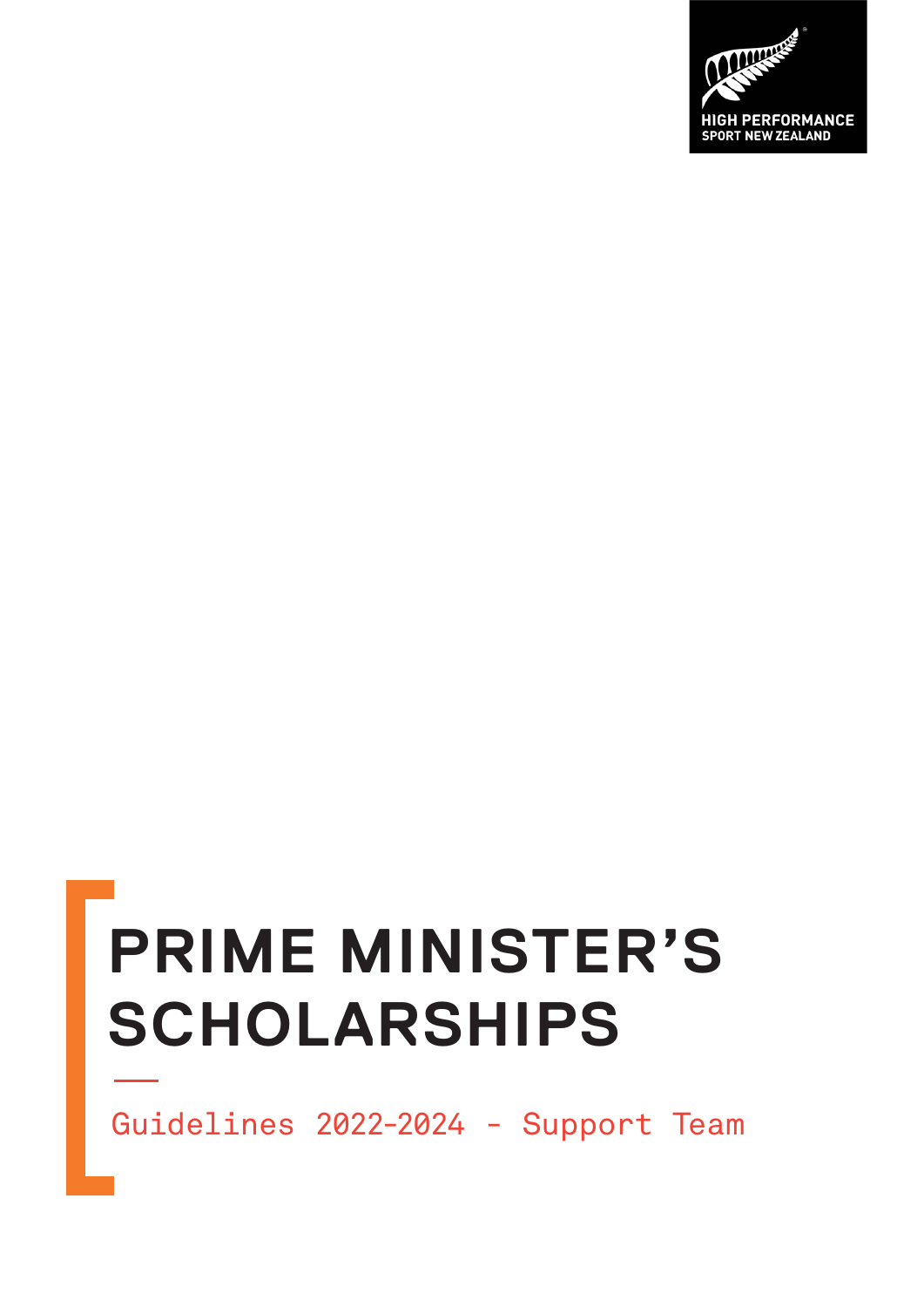# **CONTENTS**

| $\int_0^{\infty} \frac{1}{2} \int_0^{\infty} \frac{1}{2} \int_0^{\infty} \frac{1}{2} \int_0^{\infty} \frac{1}{2} \int_0^{\infty} \frac{1}{2} \int_0^{\infty} \frac{1}{2} \int_0^{\infty} \frac{1}{2} \int_0^{\infty} \frac{1}{2} \int_0^{\infty} \frac{1}{2} \int_0^{\infty} \frac{1}{2} \int_0^{\infty} \frac{1}{2} \int_0^{\infty} \frac{1}{2} \int_0^{\infty} \frac{1}{2} \int_0^{\infty} \frac{$ |  |
|------------------------------------------------------------------------------------------------------------------------------------------------------------------------------------------------------------------------------------------------------------------------------------------------------------------------------------------------------------------------------------------------------|--|
|                                                                                                                                                                                                                                                                                                                                                                                                      |  |
|                                                                                                                                                                                                                                                                                                                                                                                                      |  |
|                                                                                                                                                                                                                                                                                                                                                                                                      |  |
|                                                                                                                                                                                                                                                                                                                                                                                                      |  |
|                                                                                                                                                                                                                                                                                                                                                                                                      |  |
|                                                                                                                                                                                                                                                                                                                                                                                                      |  |
|                                                                                                                                                                                                                                                                                                                                                                                                      |  |
|                                                                                                                                                                                                                                                                                                                                                                                                      |  |
|                                                                                                                                                                                                                                                                                                                                                                                                      |  |
|                                                                                                                                                                                                                                                                                                                                                                                                      |  |
|                                                                                                                                                                                                                                                                                                                                                                                                      |  |
|                                                                                                                                                                                                                                                                                                                                                                                                      |  |
|                                                                                                                                                                                                                                                                                                                                                                                                      |  |
|                                                                                                                                                                                                                                                                                                                                                                                                      |  |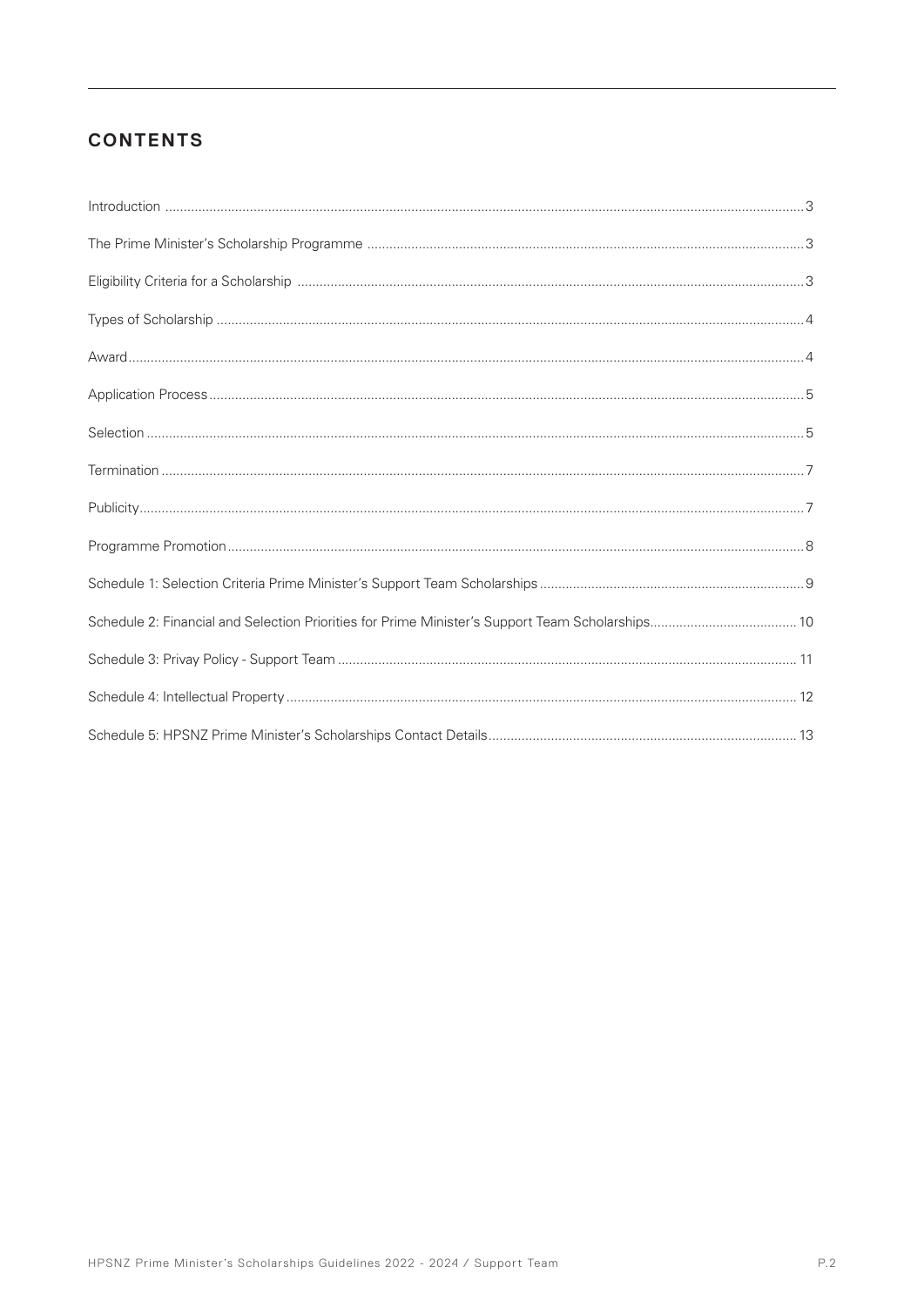#### **1. INTRODUCTION**

- 1.1 This document sets out the conditions by which the Prime Minister's Scholarship Programme operates and is written for National Sporting Organisations (NSOs), potential applicants and current scholarship recipients.
- 1.2 These guidelines set out the conditions by which the Prime Minister's Support Team Scholarship Programme operates and is written for National Sporting Organisations (NSOs), potential applicants and current scholarship recipients.
- 1.3 Please refer to HPSNZ's Glossary of Terms for clarification of terms and definitions within this document.

#### 2. THE PRIME MINISTER'S SCHOLARSHIP PROGRAMME

- 2.1 The Prime Minister's Scholarship Programme is a New Zealand Government initiative established in 2000. Currently there are scholarship programmes for:
	- Athletes
	- Coaches
	- Support Team
	- Officials
- 2.2 The programme supports professional development activities related to the purpose of the scholarships, and will only be awarded where the applicant has clearly identified their learning and development priorities and these are recorded in their Professional Development plan.
- 2.3 The purpose of Support Team Scholarships is to invest in education opportunities to enable world leading performance from New Zealand's top athletic talent, by prioritising resources for increasing expertise that will directly impact athlete performance and enable the sustainability of our support team talent pool.
- 2.4 Examples of activities supported by the programme include: multi-sport or cross-sport coach and leader development initiatives, accreditation requirements, business coaching, mentoring, training, internships, conferences, study visits, observations at key sporting events, discussions on 'best' practice, on-the-job shadowing, participation in peer network activities, participation in international committees or working groups, peer review of professional work, travel, accommodation, incidentals and in some cases limited reimbursement for lost income.
- 2.5 Scholarships do not support sport coaching, service delivery, membership fees for professional bodies or industry groups, or the purchase of any equipment associated with the applicant's vocation, job role or as a requirement for the project.

## **3. ELIGIBILITY CRITERIA FOR A SCHOL ARSHIP**

- 3.1 The applicant must satisfy all of the following criteria:
	- a. Be a Support Team member.
	- b. Be working with high performance athletes, or working directly in a high performance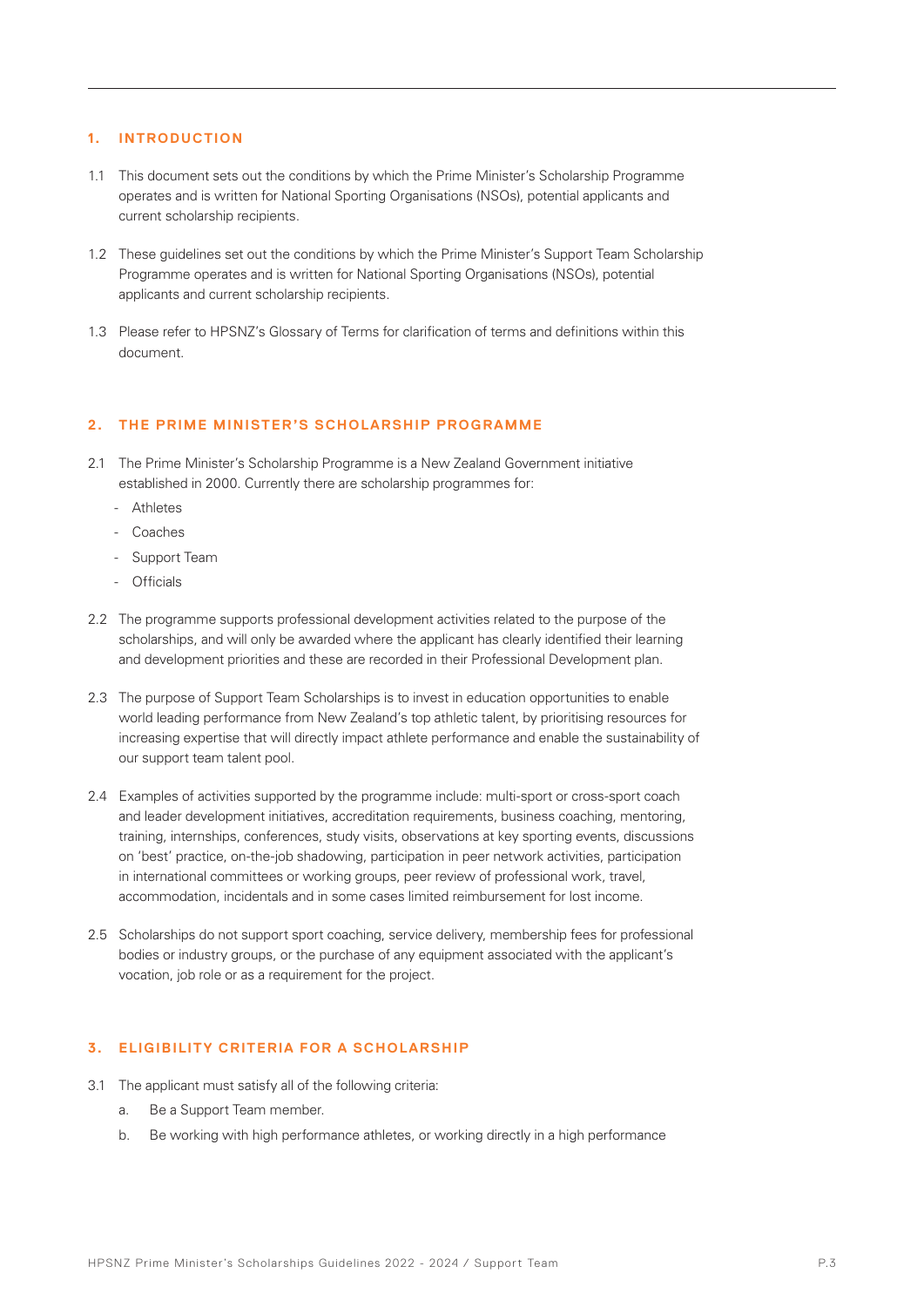environment.

- c. Be endorsed by their NSO and/or HPSNZ leading up to and during the scholarship.
- d. Where applicable, be endorsed by the applicant's Discipline Lead (performance service providers only) and Performance Team Leader (these endorsements are compulsory for HPSNZ employees).
- e. Be acknowledged in a NSO's High Performance plan or Service plan; or identified by their NSO or HPSNZ as an emerging talent who will impact high performance sport within the next 5 years.
- f. For individual applications, have an up-to-date Professional Development plan.
- g. For group applications, have an up-to-date Group Development plan or strategy.
- h. Have demonstrated commitment to their NSO's education and development pathways (if available).
- i. Submit a complete application including required endorsements and supporting information.
- j. Have no outstanding scholarship requirements.
- 3.2 Projects must satisfy all of the following criteria:
	- a. Be endorsed by the applicant's NSO and/or HPSNZ leading up to and during the scholarship.
	- b. Where applicable, be endorsed by the applicant's Discipline Lead (performance service providers only) and Performance Team Leader (these endorsements are compulsory for HPSNZ employees).
	- c. Be part of the applicant's Professional Development plan.
	- d. For group projects, these must be aligned to an overarching strategy or Group Development plan.
	- e. Positively impact athlete performance on the world stage.
	- f. Be over and above:
		- i. The service delivery component of the applicant's role;
		- ii. Opportunities available from HPSNZ.

# **4. TYPES OF SCHOLARSHIP**

- 4.1 There are two types of scholarships:
	- a. Individual scholarships for individuals who meet the eligibility criteria and which focus on individual professional development requirements.
	- b. Group scholarships for two or more people who all meet the eligibility criteria and which focus on a shared set of professional development requirements.

### **5. AWARD**

5.1 A likely maximum of \$50,000 per year is available per scholarship for a maximum of 4 years.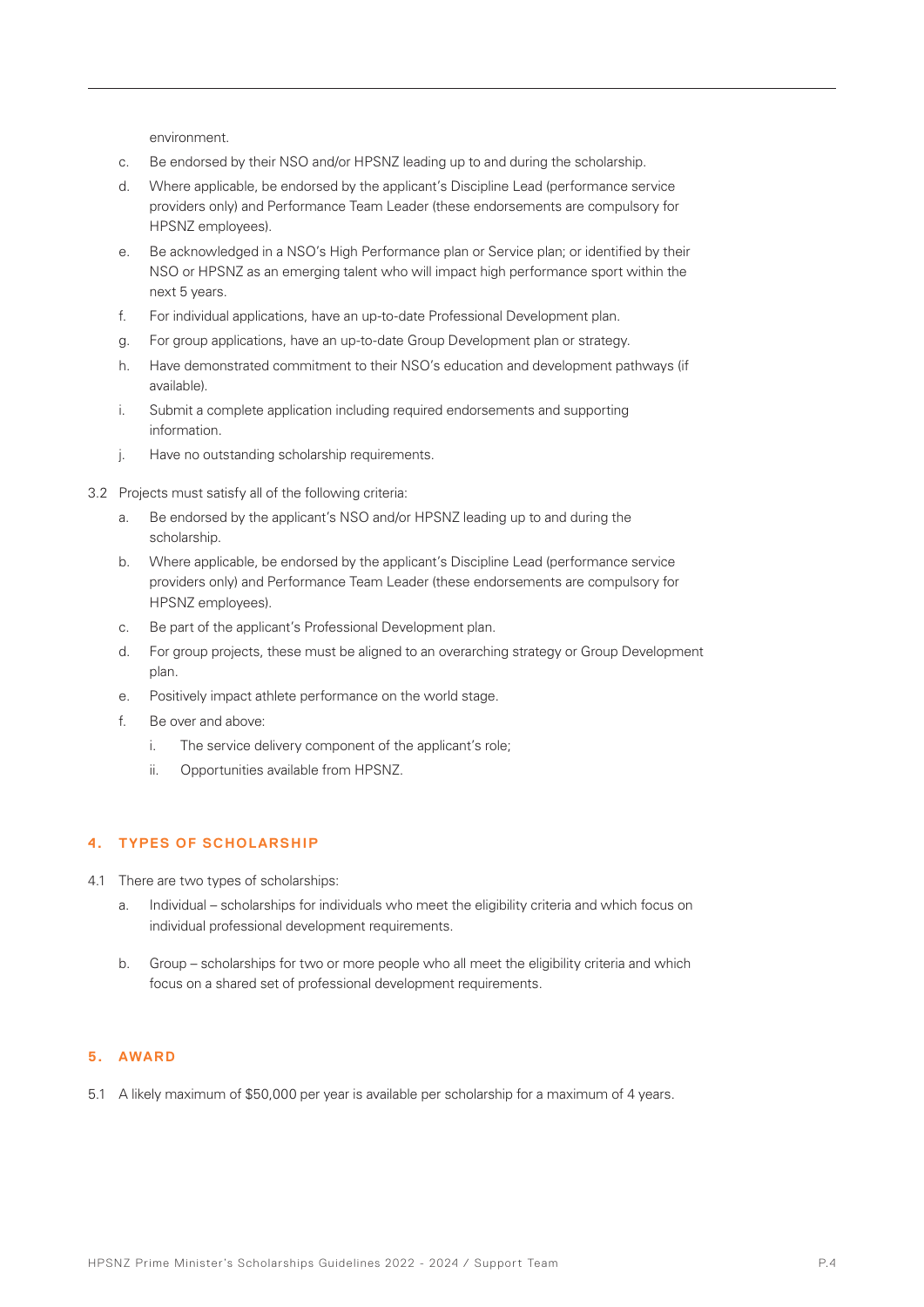#### **6. APPLICATION PROCESS**

- 6.1 The Prime Minister's Scholarship Programme Guide is available on the HPSNZ website hpsnz.org.nz/resources/prime-minister-scholarships/
- 6.2 NSOs are required to publicise, endorse and in some cases prioritise applications.
- 6.3 Applicants who have met the eligibility criteria (section 4) should contact their NSO or HPSNZ as each organisation may have their own eligibility criteria.
- 6.4 Applications are made online via the HPSNZ Prime Minister's Scholarship management system at scholarships.hpsnz.org.nz.
- 6.5 HPSNZ will be offering two scholarship intakes per annum:
	- a. The primary intake (1) being March annually for activities taking place from May to December.
	- b. The secondary intake (2) being October for activities taking place from December to April the following year.
	- c. The above intakes are subject to available scholarship programme funds.
- 6.6 Scholarship application closing dates:
	- a. The scholarship application closing date for intake 1 is as stipulated by your NSO but no later than the programme deadline of 5pm, 31 March. Early applications are appreciated but will not be considered until after the closing date.
	- b. The scholarship application closing date for intake 2 is as stipulated by your NSO but no later than the programme deadline of 5pm, 31 October. Likewise, early applications are appreciated but will not be considered until after the closing date.
- 6.7 Applications received throughout the year outside the stipulated intakes may only be considered at the discretion of HPSNZ on a case-by-case basis and if funds permit. All applications made at this time must include a sufficient explanation as to the requirement to be assessed outside of the application period of intakes 1 and 2.
- 6.8 Please note: investment will not be provided for applicants who receive alternative funding for the scholarship activity except where this funding does not meet the full cost of this activity.

## **7. SELECTION**

- 7.1 Selection Process
	- a. Applications are assessed by a HPSNZ assessment panel comprising a broad high performance skill set in areas such as: capability development, high performance programme management, high performance coaching, technology, innovation, research, performance service provision, and athlete life service provision.
	- b. NSOs, HPSNZ and/or scholarship applicants may be required to attend an interview, particularly with high-cost applications. Interview travel expenses will be reimbursed by HPSNZ.
	- c. Advice regarding application quality, linked to the key criteria in Schedule 1 may be sought by HPSNZ from specialists in the relevant field.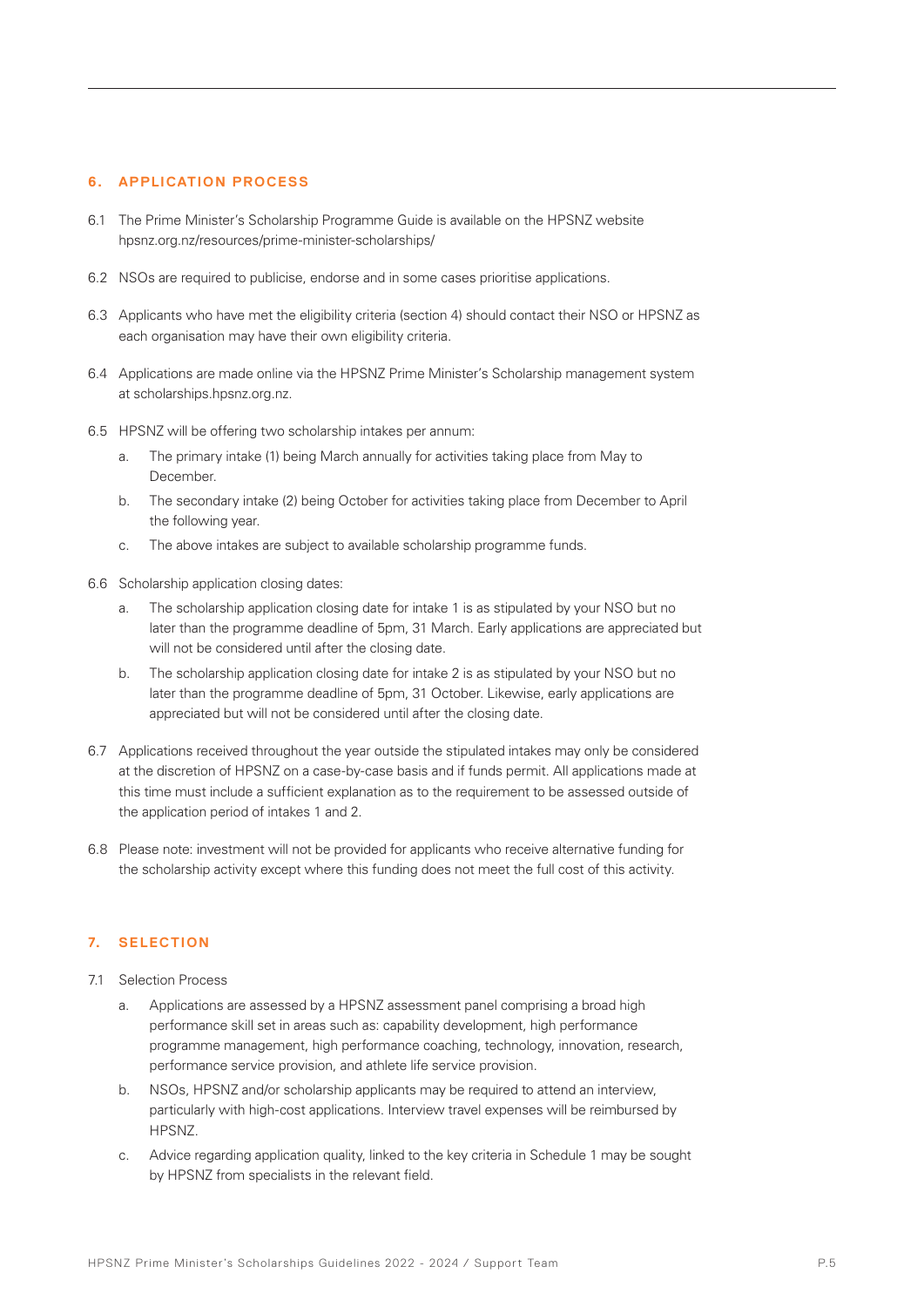#### 7.2 Selection Criteria

a. Prime Minister's Support Team Scholarship applications are evaluated against the criteria and priorities outlined in Schedules 1 and 2.

#### 7.3 Selection Outcome

- a. Applications will be assessed and determined as one of the following:
	- i. Awarded
	- ii. Awarded in part and/or with conditions
	- iii. Shortlisted pending further information
	- iv. Declined
- 7.4 HPSNZ will notify applicants and NSOs in writing of the assessment outcome within 4 weeks of the application closing date.

#### **8. REQUIREMENTS**

- 8.1 Investment
	- a. HPSNZ will send investment schedules for all approved scholarships to the relevant organisations for signing. Payment will be made upon HPSNZ receiving the signed investment schedules and the achievement of any required conditions or milestones throughout the period of the scholarship.
	- b. The NSO or HPSNZ is required to distribute investments awarded for each approved scholarship.
	- c. Unspent investments at the completion or termination of the scholarship must be returned to HPSNZ within 4 weeks of it being completed or terminated.

#### 8.2 Tax

- a. Prime Minister's Scholarship funding attracts GST.
- b. Items budgeted in applications should exclude GST.
- c. GST and income tax obligations are the responsibility of the scholarship recipient.
- d. HPSNZ recommends advice is sought from the Inland Revenue Department.

#### 8.3 Scholarship Management

- a. The scholarship recipient, NSO and/or HPSNZ are jointly responsible for ensuring the scholarship is completed as per this document and as stated in the application or otherwise as agreed to with HPSNZ.
- b. Changes to scholarships may require the completion of a National Moderation process (contact the Prime Minister's Scholarships Team to initiate this process). HPSNZ is under no obligation to approve the requested change.

## 8.4 Reporting

a. A report from each NSO/HPSNZ and scholarship recipient is required within 4 weeks of an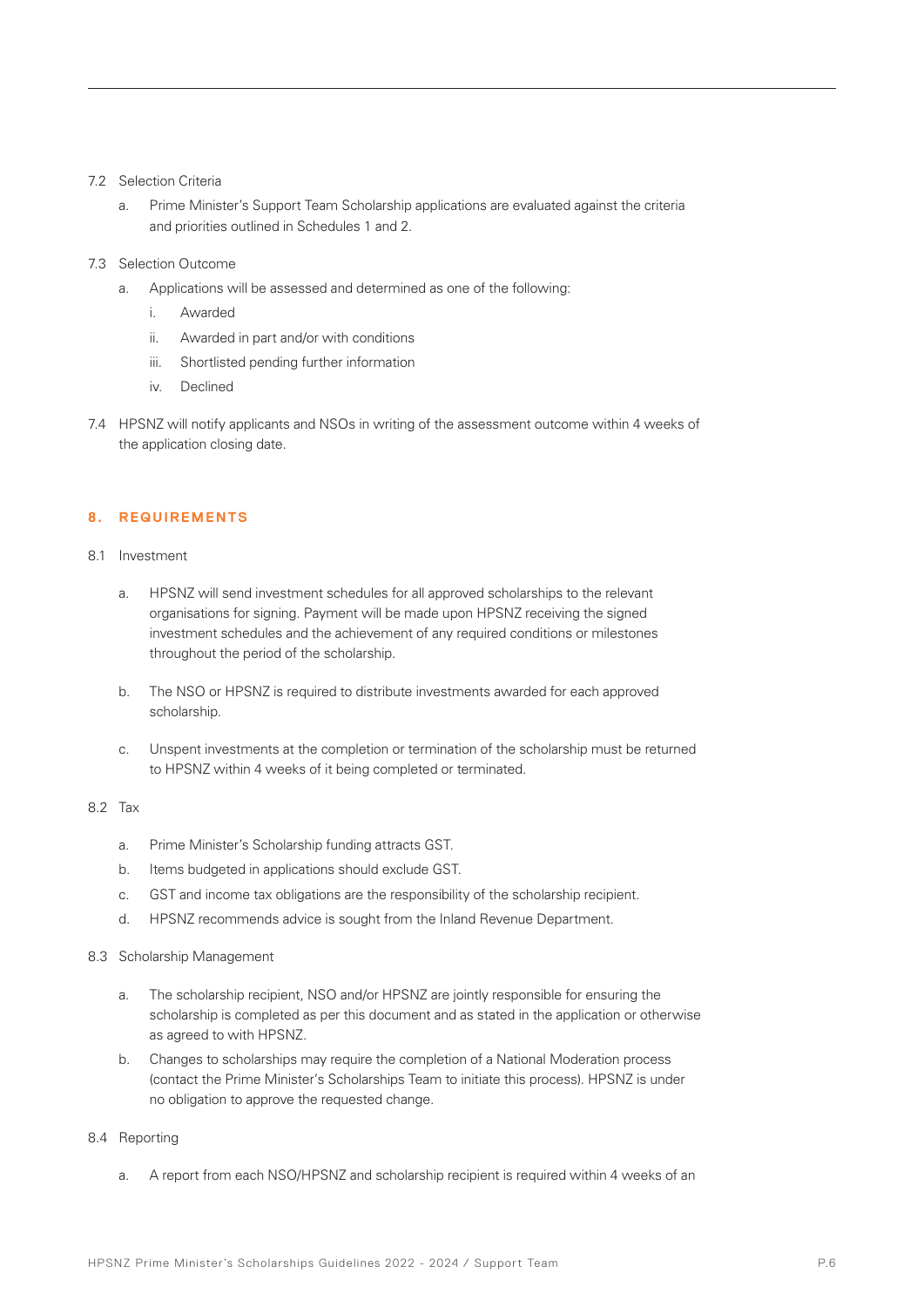approved scholarship being completed.

- b. Reporting requirements for awarded scholarships are outlined in the scholarship confirmation email. Scholarship reports are to be submitted via email to pmscholarships@ hpsnz.org.nz.
- c. The reporting template is included in the scholarship confirmation email and is also available on the HPSNZ website.
- d. Interim reports, particularly for high-cost and multi-year scholarships, may be required. In these instances, HPSNZ will specify the reporting frequency and format, which may include independent review at HPSNZ's expense
- e. Scholarship recipients may be required to write, be interviewed for, or present at information-sharing opportunities such as HPSNZ forums, discipline-specific conferences or publications, or attend a Prime Minister's Scholarship certificate presentation evening.
- 8.5 Intellectual Property
	- a. The full conditions concerning intellectual property are set out in Schedule 4. Although this schedule applies in all circumstances, some of the main points are set out below in brief for your easy reference:
	- b. Information contained in an application or scholarship report may be used by HPSNZ for publicity purposes or for information sharing.
	- c. The intellectual property is owned by the scholarship recipient and/or NSO and/or HPSNZ (as agreed between them).
	- d. HPSNZ may use at no cost the intellectual property to provide benefits across the high performance system.
	- e. HPSNZ may choose to place some limitations around the broader publication or information transfer for information gained as a result of the Prime Minister's Scholarship because HPSNZ and/or the related NSO believe that this information provides a competitive advantage for New Zealand athletes.

# 8.6 Auditing and Monitoring

a. In order to satisfy New Zealand Government audit and monitoring requirements, NSOs and HPSNZ may be subject to 'spot checks', where evidence of compliance with the requirements outlined in section 8 will need to be provided.

#### **9. TERMINATION**

- 9.1 HPSNZ may terminate a scholarship immediately if:
	- a. The objectives of the scholarship have not been met, and/or
	- b. The objectives of the scholarship are unlikely to be met within the timeframe of the scholarship, and/or
	- c. NSO or HPSNZ endorsement is withdrawn from the scholarship, and/or
	- d. The recipient/s no longer meet the eligibility requirements of the programme.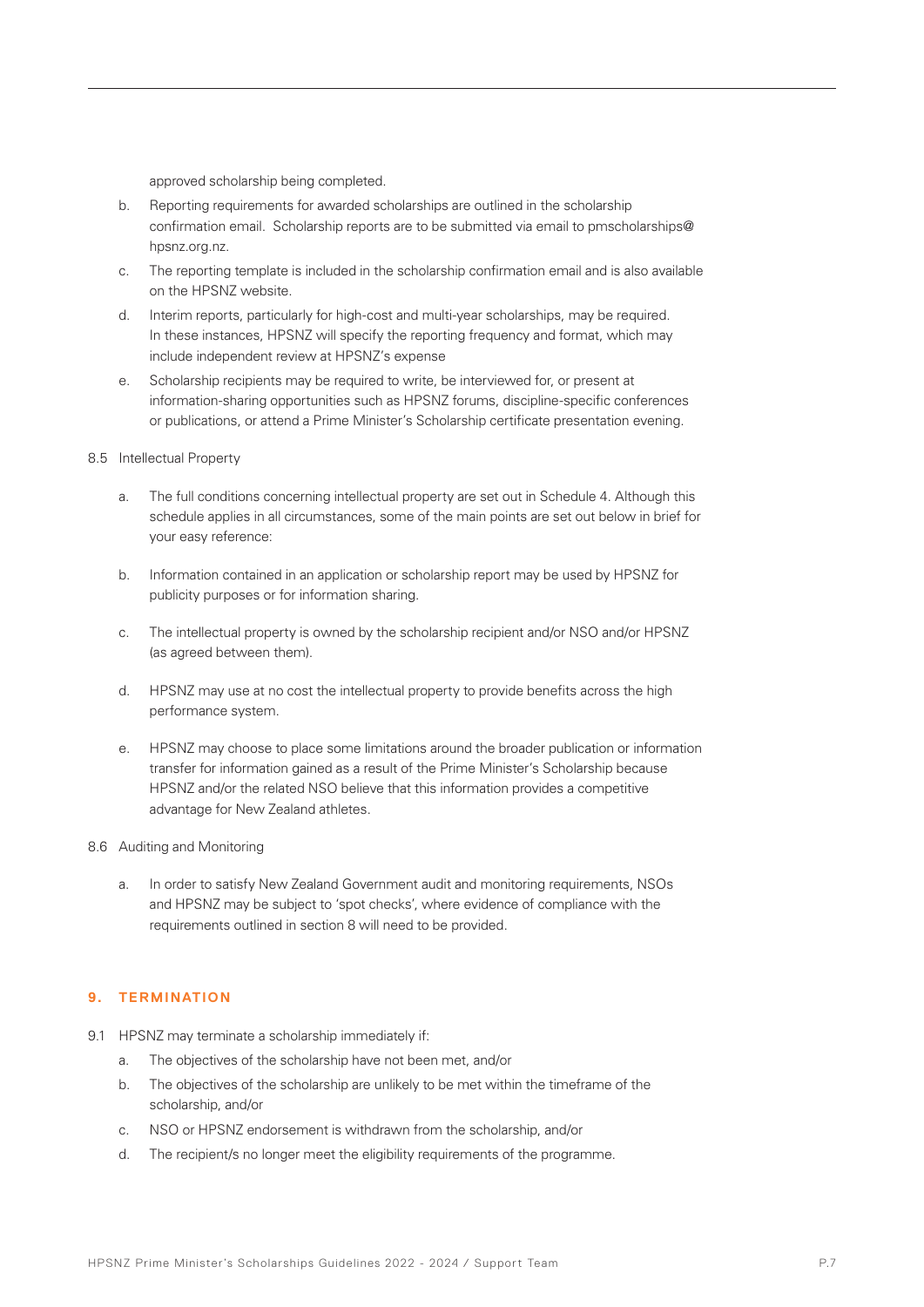## **10. PUBLICITY**

- 10.1 The Minister for Sport and Recreation publicly announces scholarship recipients. Prior to this announcement, selection outcomes are to remain strictly confidential.
- 10.2 HPSNZ is to be acknowledged in any publication of any work or any activities funded by the scholarship.

#### **11. PROGRAMME PROMOTION**

- 11.1 HPSNZ may use images of recipients to promote the Prime Minister's Scholarship Programme at no charge.
- 11.2 HPSNZ may use recipients to promote the Prime Minister's Scholarship Programme at no charge (for example, presenting certificates at a Prime Minister's Scholarship certificate presentation evening).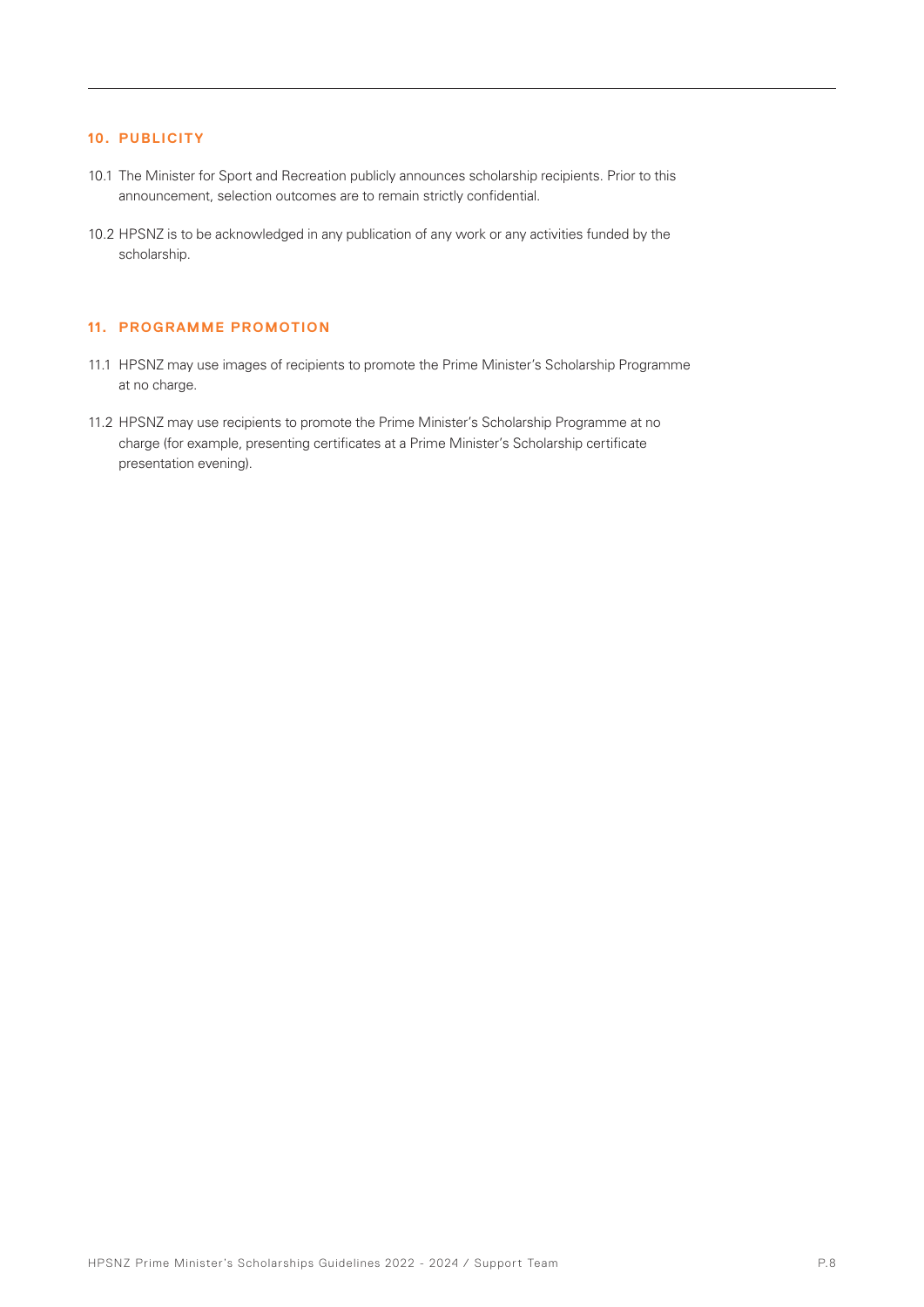# **SCHEDULE 1: SELECTION CRITERIA PRIME MINISTER'S SUPPORT TEAM SCHOLARSHIPS**

Applications are assessed in three weighted categories against some key selection criteria as outlined below in order to meet available financial resources. These criteria may not be weighted evenly and other selection criteria may be considered.

| <b>CATEGORY</b>                                                                     | <b>WEIGHTING</b> | <b>KEY SELECTION CRITERIA CONSIDERED</b>                                                                                                                                                                                                                                                                                                           |  |
|-------------------------------------------------------------------------------------|------------------|----------------------------------------------------------------------------------------------------------------------------------------------------------------------------------------------------------------------------------------------------------------------------------------------------------------------------------------------------|--|
| <b>Importance of</b><br>the applicant(s)<br>to the NSO and<br><b>HPSNZ</b>          | 40%              | <b>Past</b><br>Contribution (value, commitment and/or longevity) to the NSO and high<br>performance sport<br>Receipt and impact of previous scholarships and funding<br><b>Present</b><br>Role(s) within the NSO and high performance sport<br>Knowledge, skills and qualifications<br><b>Future</b><br>Potential to impact high performance sport |  |
| <b>Importance of</b><br>the project to<br>the applicant(s),<br><b>NSO and HPSNZ</b> | 30%              | Link to the professional development needs of the applicant(s)<br>Link to NSO High Performance plan, query or issue<br>Benefit to other sports<br>Likelihood of the project being implemented and completed as stated<br>Value for money                                                                                                           |  |
| <b>Importance to</b><br><b>HPSNZ Vision</b>                                         | 30%              | Level of impact on HPSNZ's Vision                                                                                                                                                                                                                                                                                                                  |  |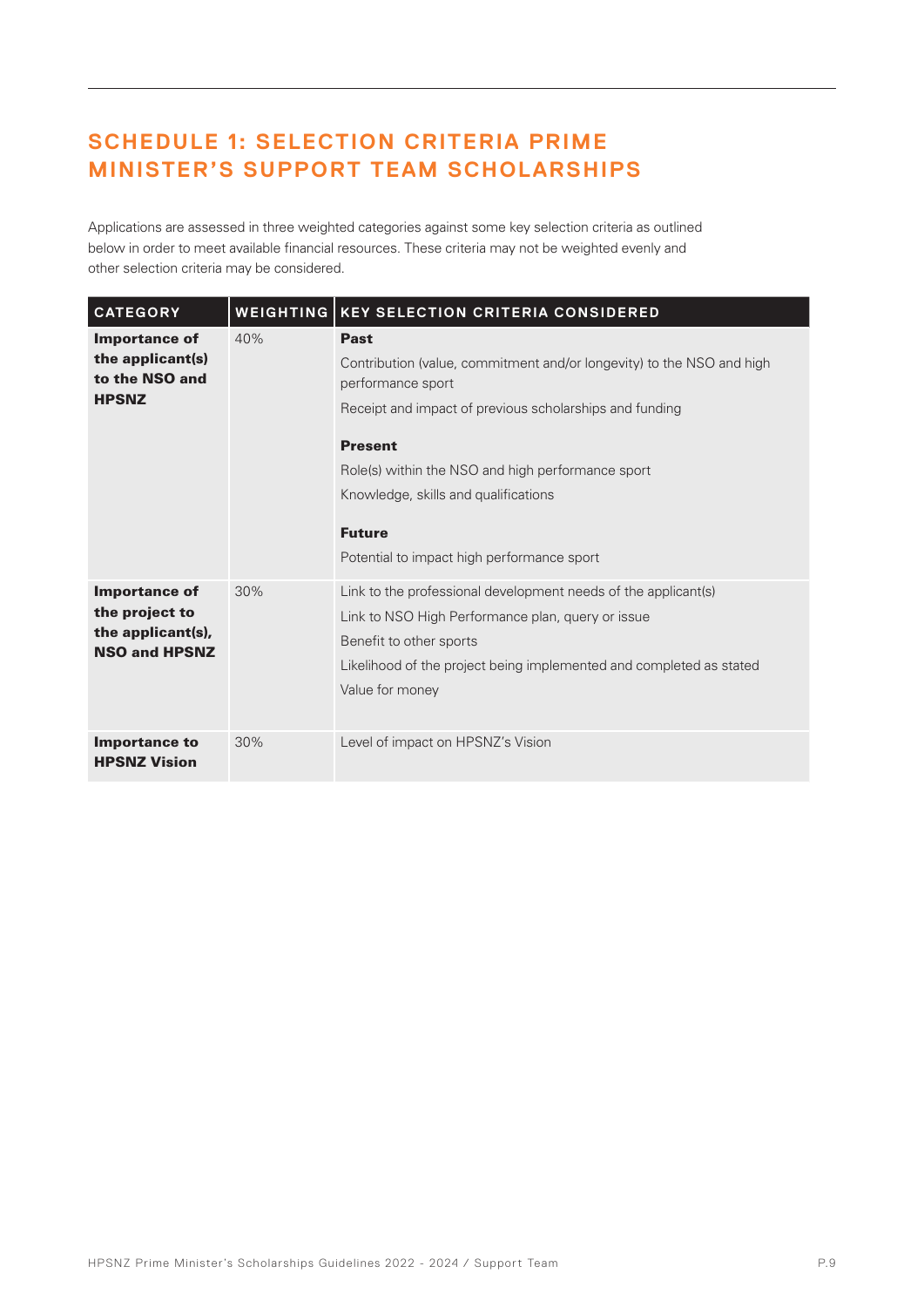# **SCHEDULE 2: FINANCIAL AND SELECTION PRIORITIES FOR PRIME MINISTER'S SUPPORT TEAM SCHOLARSHIPS**

The following table outlines the approximate values allocated across the Prime Minister's Support Team Scholarship Programme, the possible maximum investment value per application, and the selection priorities associated with these.

| <b>APPROXIMATE</b><br><b>PROGRAMME</b><br><b>INVESTMENT</b> | <b>LIKELY MAXIMUM</b><br><b>INVESTMENT PER</b><br><b>APPLICATION</b> | <b>SELECTION PRIORITIES</b>                                                                                     |
|-------------------------------------------------------------|----------------------------------------------------------------------|-----------------------------------------------------------------------------------------------------------------|
| \$500,000                                                   | Up to \$50,000                                                       | Applications from Support Team members that can demonstrate<br>an impact on Probable or Convert campaigns.      |
|                                                             |                                                                      | Applications from Support Team members that can demonstrate<br>an impact on Opportunity or Potential campaigns. |
|                                                             |                                                                      | Cross sport initiatives endorsed by HPSNZ                                                                       |
|                                                             |                                                                      | Discipline led initiatives endorsed by HPSNZ                                                                    |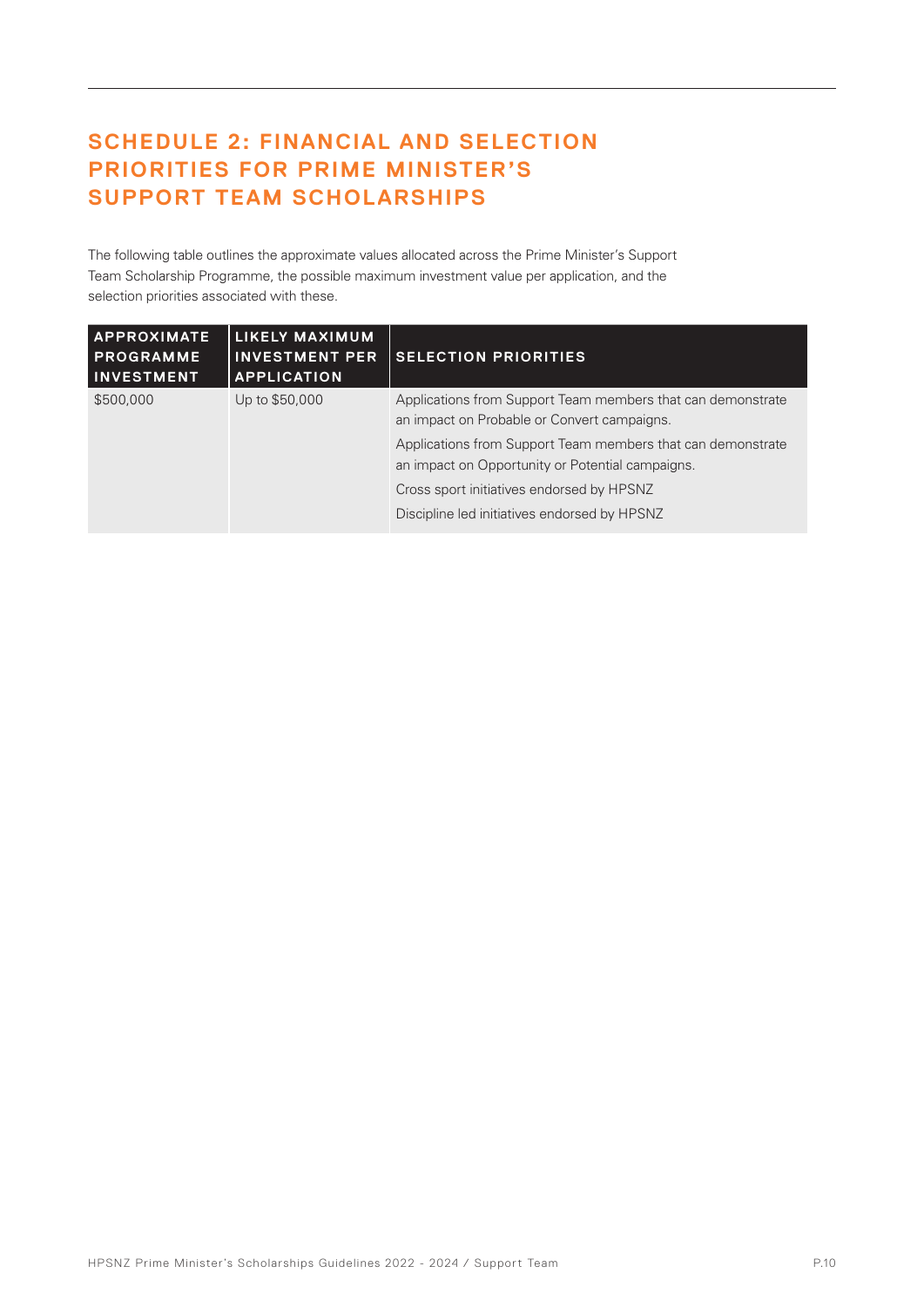# **SCHEDULE 3: PRIVAY POLICY - SUPPORT TEAM**

## **PURPOSE OF COLLECTING THE INFORMATION**

Our collection of information in the application form is to enable the Prime Minister's Scholarship Programme panel to assess your application for a scholarship. Sport NZ will also use the information from all application forms to enable ongoing assessment of the effectiveness of the programme, and to monitor the pathway of successful Support Team members. This information may then be applied to developing successful Support Team members.

#### **CONSEQUENCES OF NOT PROVIDING ALL THE INFORMATION REQUESTED**

The panel will not accept incomplete applications. The panel may contact you to obtain the missing information, but this will not always occur.

#### **WHO WE GIVE YOUR INFORMATION TO**

Your application form will first be given to your NSO for endorsement. Applications endorsed by the relevant NSO are then assessed by the Prime Minister's Scholarship Programme panel consisting of HPSNZ personnel and, as required, an independent panel member.

Successful applications are given to HPSNZ who use the biographical information in their annual awards ceremonies. NSOs also receive copies of successful applications to monitor the implementation of the programme.

#### **WHERE YOU CAN ACCESS YOUR INFORMATION**

Your application information will be held by HPSNZ. You can request this information at any time by writing to:

HP Investment Support Manager PO Box 302563 North Harbour Auckland City 0751

If any information is inaccurate, contact HPSNZ at the above address. HPSNZ will review the information, and correct it where it agrees. If HPSNZ does not agree, you can attach a statement noting your views about the accuracy of the information held.

HPSNZ will also contact the relevant NSO to advise them of any inaccuracies in your information or to ensure a copy of your statement is attached to the information they hold about you.

#### **HOW LONG WE KEEP YOUR INFORMATION**

Because we use the applications to track the pathways of successful Support Team members, and then apply that information where appropriate to developing Support Team members, we need to retain your information for up to 10 years.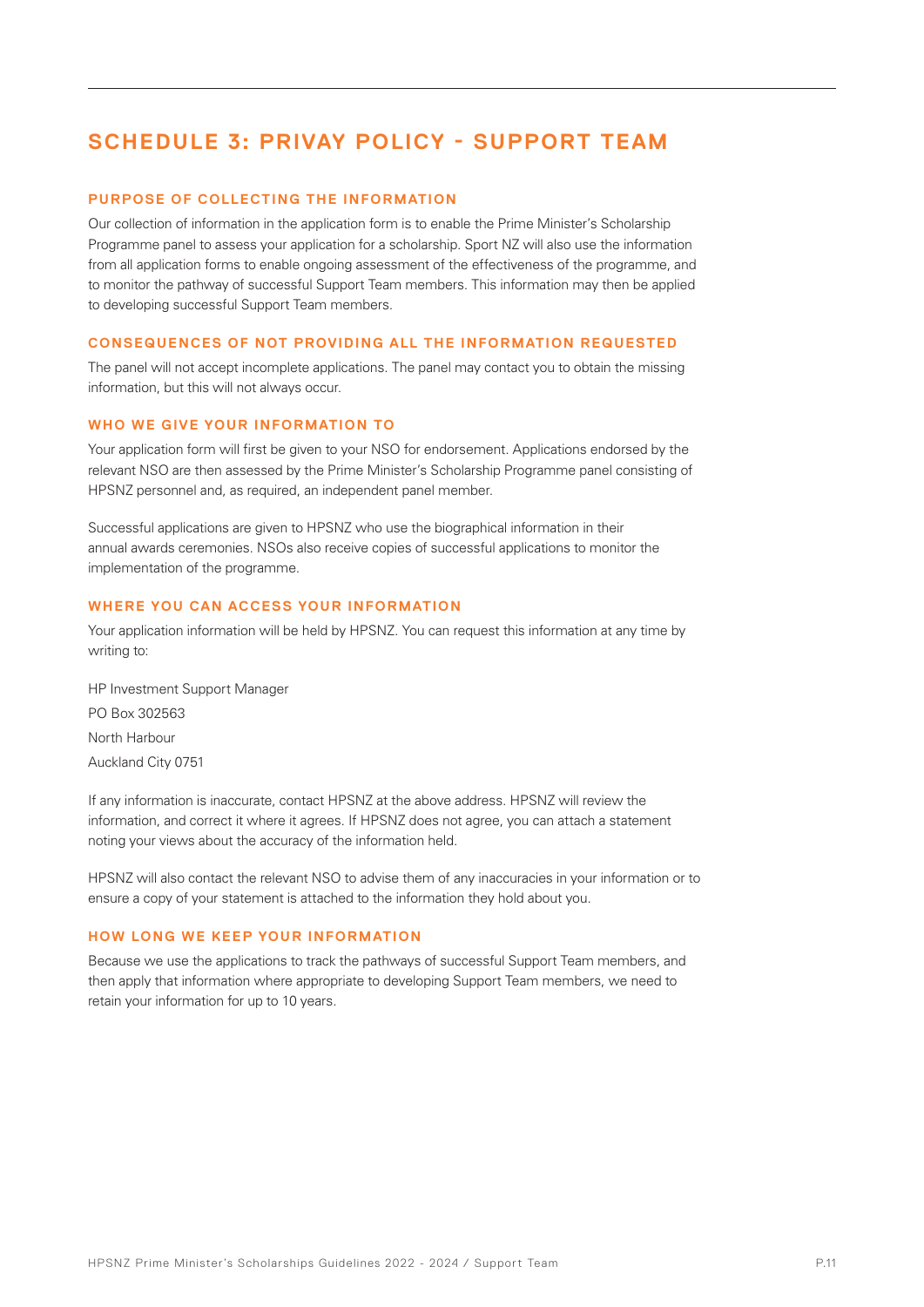# **SCHEDULE 4: INTELLECTUAL PROPERTY**

Intellectual property in the scholarship is agreed by HPSNZ to remain in the ownership of the scholarship recipient and/or NSO and/or HPSNZ (as determined by agreement between them) but subject to the following:

- i. Information contained in an application and/or scholarship report may be used by HPSNZ and Sport NZ for publicity and/or information dissemination purposes.
- ii. HPSNZ may choose to place some limitations around the broader publication or information transfer for information gained as a result of the Prime Minister's Scholarship when HPSNZ and/or the related NSO believe that this information provides a competitive advantage for New Zealand athletes.
- iii. If the scholarship produces intellectual property that has or could in the reasonable opinion of HPSNZ be utilised to provide direct or indirect benefits for Supported Recipients, then the owner of the intellectual property rights must grant a non-transferable royalty free licence to HPSNZ to use the intellectual property solely for the purpose of providing the applied high performance services and facilities to Supported Recipients, but not for commercial purposes or disclosure to, or use by, any other third party.